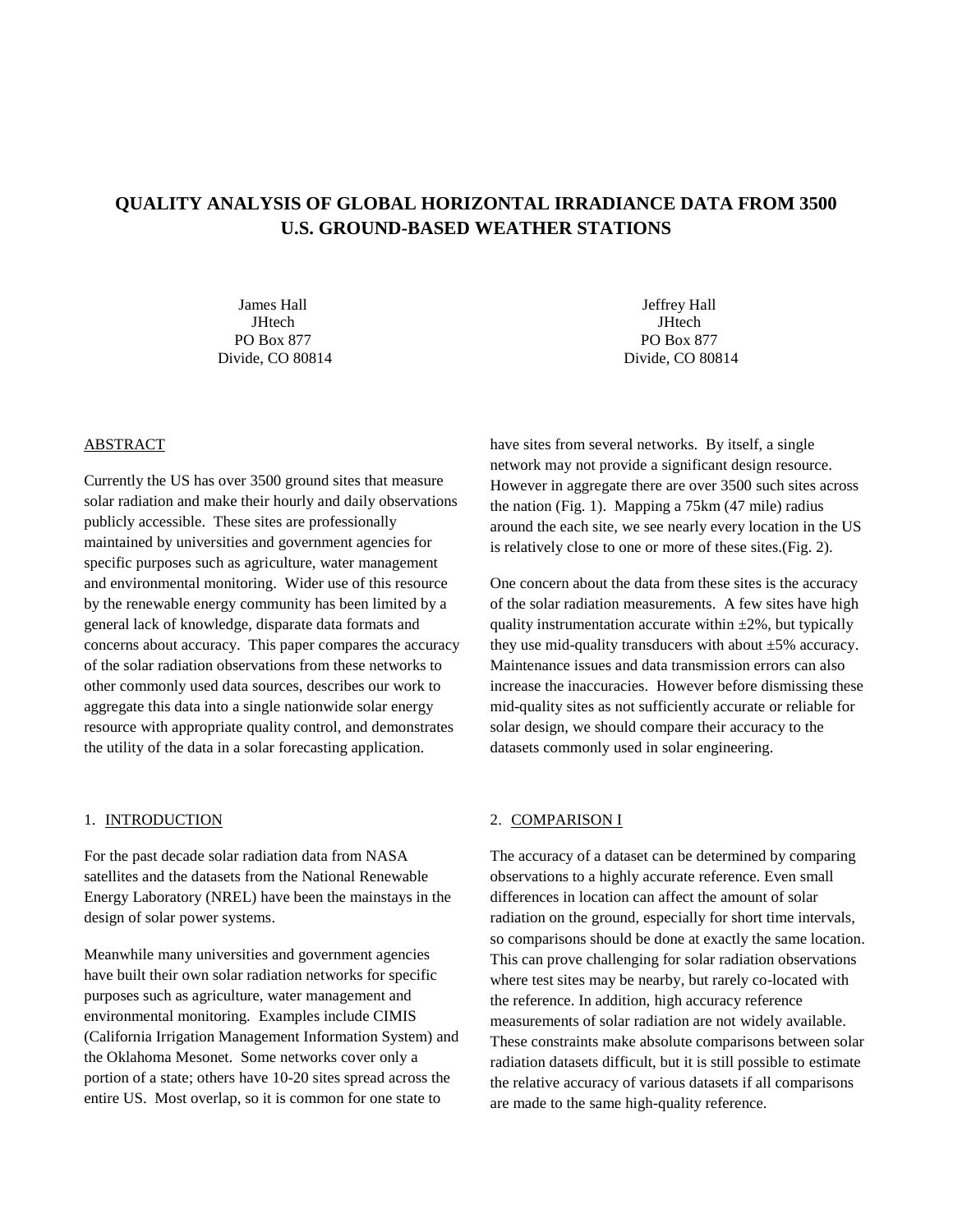

Fig. 1: Over 3500 medium-quality sites measure solar radiation across the US.



Fig. 2: Nearly every location in the US is within 75km of a medium-quality site; often data from several nearby sites are available.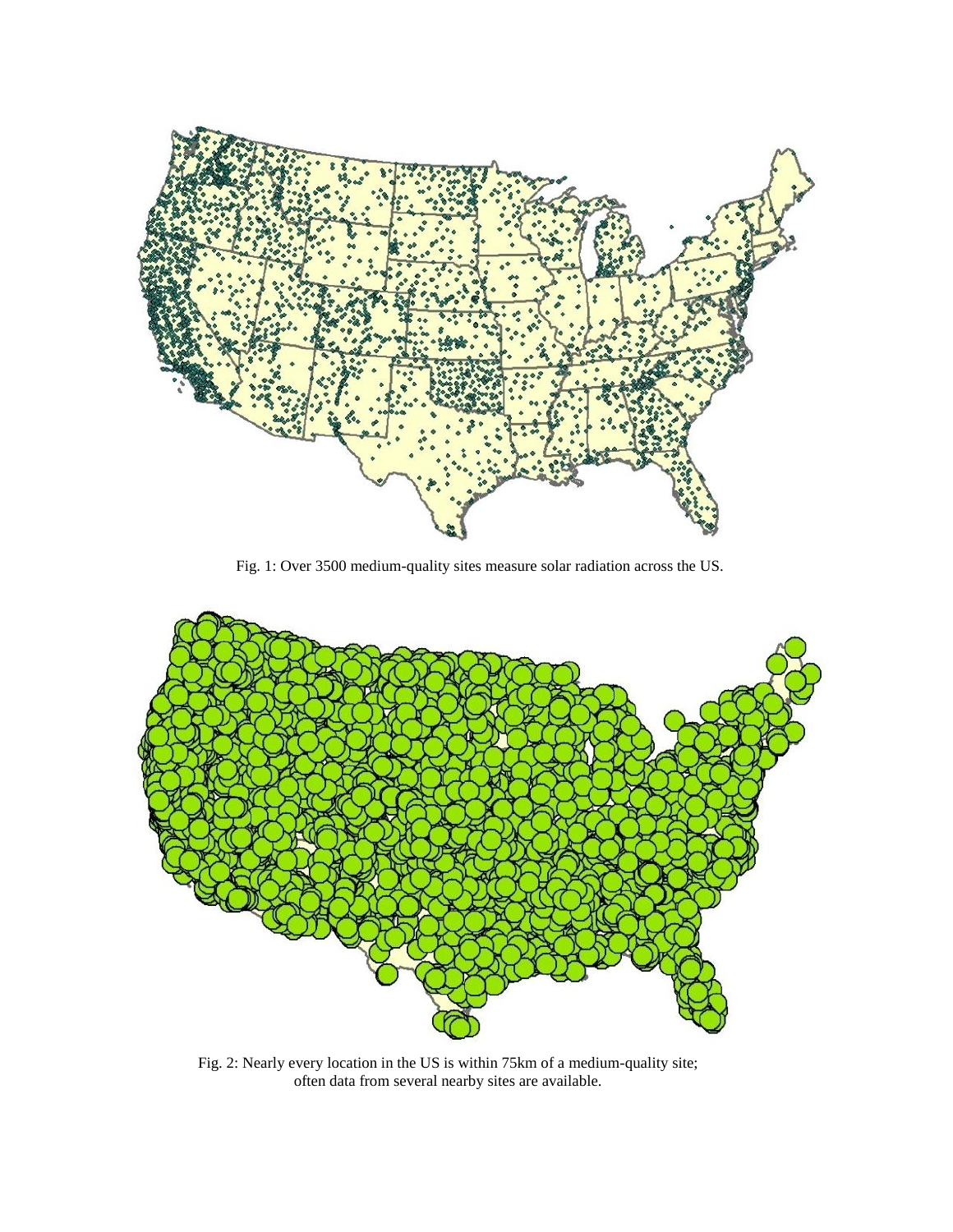To this end, we obtained data from 13 high-quality reference sites scattered across the country that were used in the 2003-2005 National Solar Radiation Database (NSRDB). The locations of these reference sites along with a link to an interactive map can be found in Table 1 of the Appendix. Sixteen medium-quality stations were found within 40 km and 200 m elevation of these reference sites, and data for the daily averages of GHI (global horizontal insolation) were compared. This resulted in 13,242 direct comparisons of daily solar radiation between the mediumquality sites and the high-quality reference stations.

Relative to the nearby high-quality sites, the average total error in the daily GHI from 16 medium-quality stations was 9.8% rMAE (relative mean absolute error). This total error includes both the bias and precision errors (Fig. 3).



### Fig 3: Average Total Error in Daily GHI

Since measurements from the reference sites also contain some error, the true accuracy of the medium-quality sites may be somewhat lower, but this technique provides a useful comparison.

How do these errors compare to satellite-based solar radiation datasets? Using the same data from the NRSDB high-quality stations as a reference, we repeated this comparison for corresponding measurements of global horizontal insolation from two sources of satellite-based data: SUNY<sup>1</sup> (State University of New York) and NASA Agro-Climate data<sup>2</sup>. The average total error for the SUNY dataset relative to the 13 reference sites was 17.7% rMAE. The average total error for the NASA dataset relative to the 13 reference was 21.3% rMAE (Fig. 3). These percentages include both bias and precision errors.

#### 3. COMPARISON II

A second comparison used research-quality solar measurements from USCRN (US Climate Reference Network) as the reference. Seven of the earliest USCRN sites were operating in the southern half of the US during 2002-2005, a period of time that overlaps with NREL's TMY3 (Typical Meteorological Year) dataset. By design, the TMY3 data for a location is composed of monthly observations selected from different years to represent a typical annual climate series. We identified 19 different TMY3 months from seven locations that could be directly compared with nearby USCRN sites. Comparable SUNY and NASA observations were obtained for the 10km grid containing the reference site along with GHI data from nine medium-quality ground sites. Each medium-quality site was located within 36km (20 miles) and 150 m (500ft) elevation of the USCRN reference. Where more than one medium-quality site was available, the observations were averaged. The locations of the sites can be found in the Appendix, Table 2.

The total errors (rMAE) and bias errors (rME or relative mean error) in the daily observations of GHI are shown in figure 4. The NASA observations had the highest total error (27%), TMY3 and SUNY had similar errors (19%) and the medium-quality ground measurements had the lowest error (9%). Bias errors for the datasets are also shown in figure 4.



Fig 4: Total Errors and Bias Errors in 570 Daily GHI Observations Compared to USCRN Reference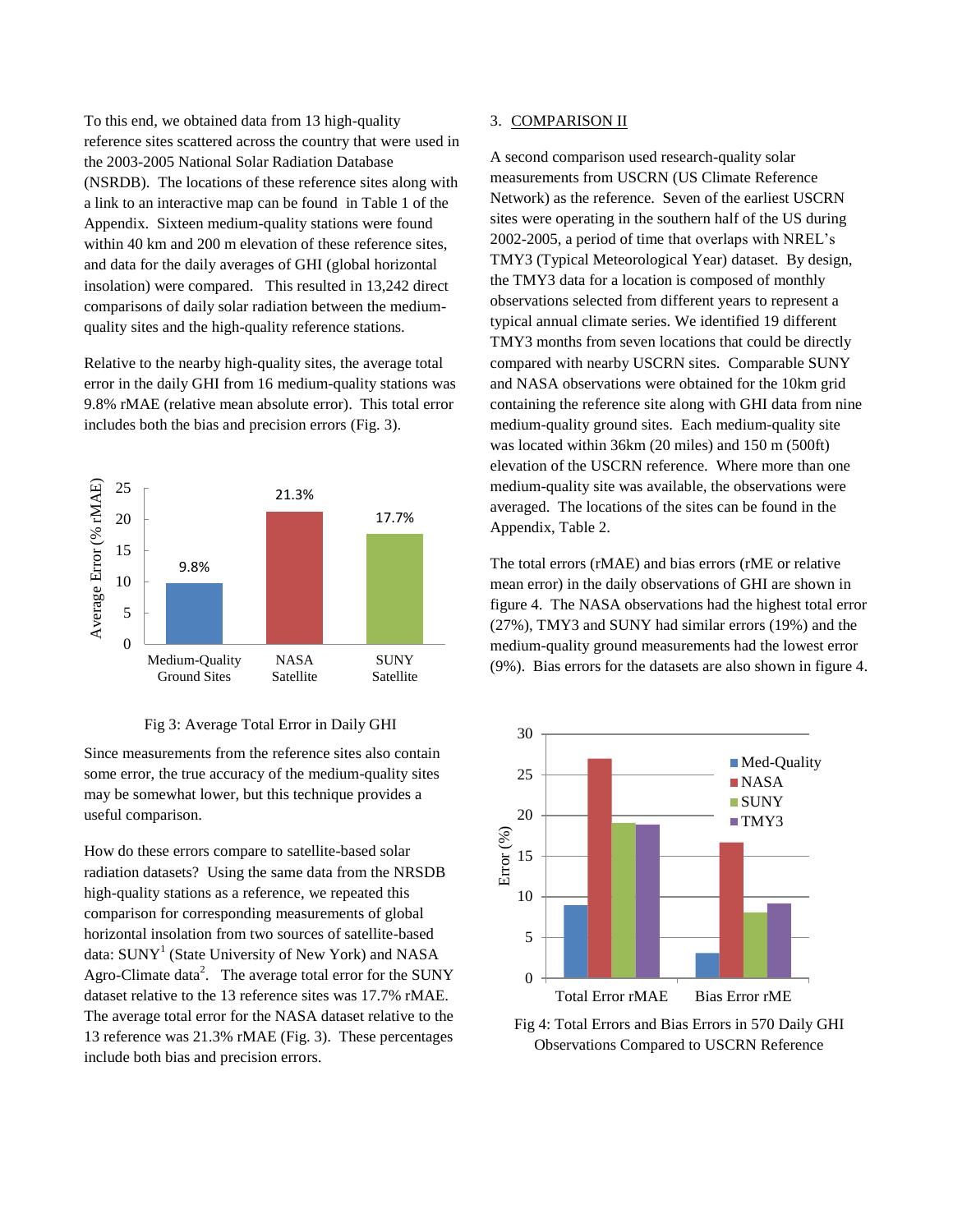Leaving out TMY3, a more comprehensive comparison can be made between the NASA, SUNY and ground-based data. Using the same seven USCRN sites as the reference, we compared all available daily observations from 2002-2005; a total of 7770 comparisons. The graph in Figure 5 shows that the daily observations from the medium-quality sites had less than half the total error (8.8%) of the NASA and SUNY observations (21.3% and 18.9%). The respective bias errors are also shown on the graph.



Fig 5: Total Errors and Bias Errors in 7770 Daily GHI Observations Compared to USCRN Reference

These results are similar to other published comparisons. NASA estimates that their measurements of daily solar radiation have a root mean square error of 35  $W/m<sup>2</sup>$ (roughly 20% total error)<sup>3</sup>. Other researchers found  $19\%$ total error in the NASA daily observations<sup>4</sup>.

Within the USCRN network there are several pairs of stations in close proximity. This provides an opportunity to determine if the apparent differences between two nearby ground measurements are due to sensor accuracy or because the sites are not exactly co-located. This comparison used data from the paired USCRN stations in Lincoln NE, Newton GA, Stillwater OK, and Asheville NC. The separation distances between the pairs were 29, 10, 2, and 10 km respectively (18, 6, 1.5, 6 miles). Detailed location information is found in the Appendix, Table 3.

The GHI sensors used by the USCRN sites are rated at <1% non-linearity and  $\pm 2\%$  stability per year; however Figure 6 shows relatively high errors between the high-quality sites in close proximity. This suggests that the calculated errors in the ground-based observations of GHI may be more

influenced by physical separation than by the difference between high-quality and medium-quality sensors.

Overall, these findings indicate that the sources of solar radiation data commonly used in solar engineering contain about twice the average total error found in the data from medium-quality ground observation networks.



Fig 6: Error in Daily GHI Observations between Closely Located USCRN Sites

### 4. DATA ACCESS AND QUALITY CONTROL

Past experience has shown that accessing and aggregating the data from these networks of medium-quality solar radiation observations can be challenging. Typically there are multiple networks in a region, and much of the value comes from integrating all of the regional data into a coherent dataset. However each network has its own measurement units, data format and delivery method. Nearly every week one or more of the networks change their data format or the method of accessing the data. Since most networks are operated for specific private purposes, bulk downloads and ease of public access are generally not priorities for the network operators.

Only a few of the networks provide quality control of their data. However by gathering the data from many networks across the entire US over a long time period, our experience has shown that several statistical techniques can often identify data that might be questionable. One level of quality control compares each observation to a long-term historical database for the same region and day of the year. A second level of quality control compares each observation to those from other stations in the area at similar elevations.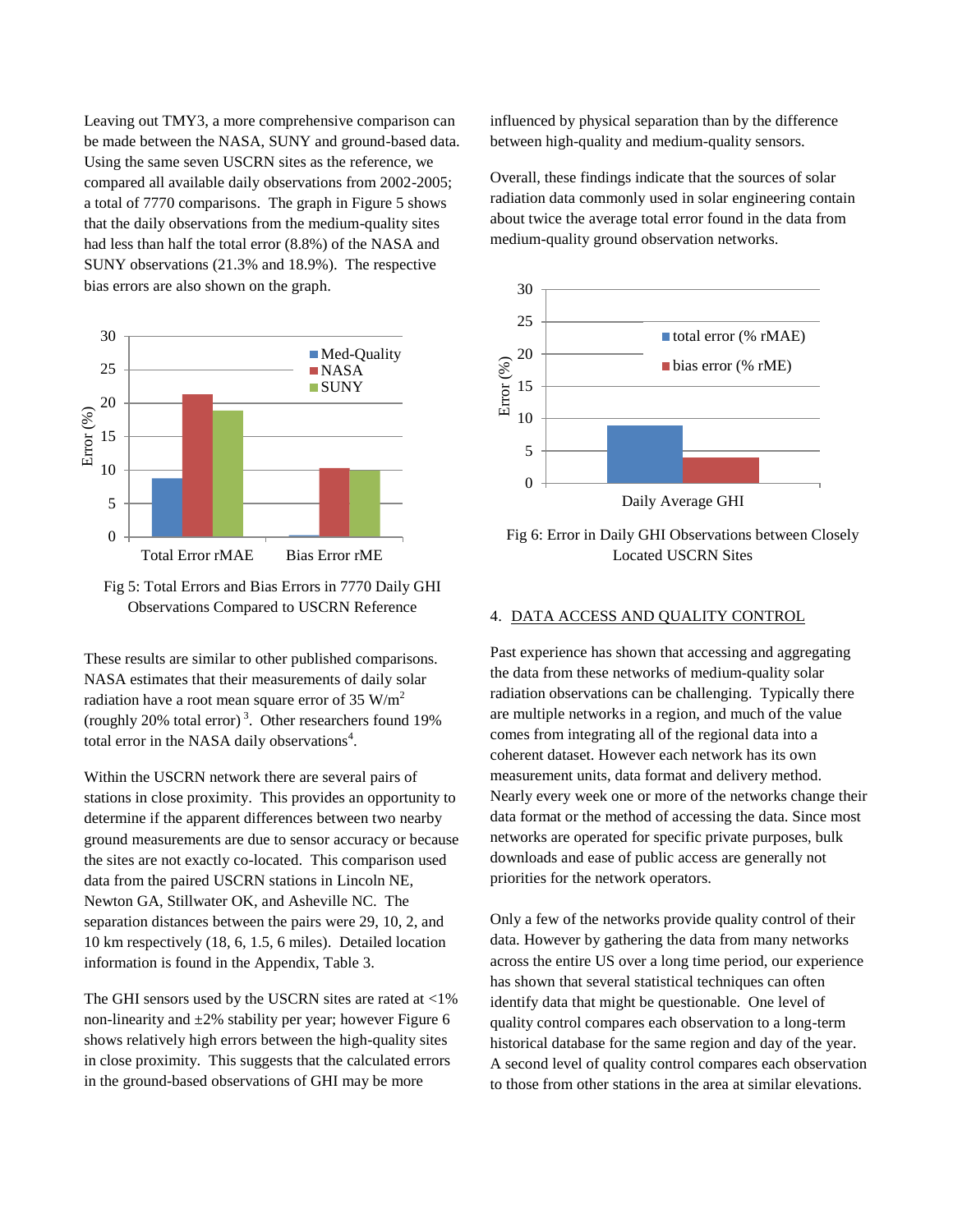### 5. SAMPLE APPLICATION

One demonstration of the utility of medium-quality solar radiation data is a pilot study<sup>5</sup> to forecast solar radiation at Fontana, CA. Previous forecasting attempts have been hampered by a perceived lack of near-real time data for this region. Currently there are over 160 medium-quality sites in the greater Los Angeles area reporting hourly solar radiation. This large number of observation sites provides a significant advantage in any forecasting attempt.

The pilot forecasting study utilized solar radiation data from mid-quality sites near Fontana, CA as well as meteorological observations from regional airports and the National Digital Forecast Database. The model was

composed of two adaptive components: one predicted solar radiation based on meteorological observations and the second forecast solar radiation based on seasonal pattern recognition. Results from the model are shown in Fig. 7. The forecasting results from this pilot study were significantly better than previously published results in true out-of-sample testing<sup>5</sup>.

### 6. CONCLUSIONS

Higher accuracy, nationwide coverage and the demonstrated utility of the data in solving real-world problems should encourage practitioners in the renewable energy sector to take a careful look at these networks of medium-quality solar radiation measurement sites.





Fig 7: Sample of GHI Forecasts Utilizing Data from Medium-Quality Sites in the Los Angeles Basin

### 7. REFERENCES

- (1) SUNY gridded data can be accessed at:<ftp://ftp.ncdc.noaa.gov/pub/data/nsrdb-solar>
- (2) NASA Agro-Climate data can be accessed at:<http://power.larc.nasa.gov/>
- (3) NASA Surface meteorology and Solar Energy (SSE) Release 6.0 Methodology, 2010, [http://power.larc.nasa.gov/documents/SSE\\_Methodology.pdf](http://power.larc.nasa.gov/documents/SSE_Methodology.pdf)
- (4) Yang, et. al., Usability of NASA Satellite Imagery-Based Daily Solar Radiation for Crop Yield Simulation and Management Decisions. 2010,<http://adsabs.harvard.edu/abs/2007AGUFMPA33A1031Y>
- (5) James Hall, Forecasting Solar Power with Adaptive Models A Pilot Study, available online at: <http://www.solardatawarehouse.com/forecasting%20solar%20power.pdf>